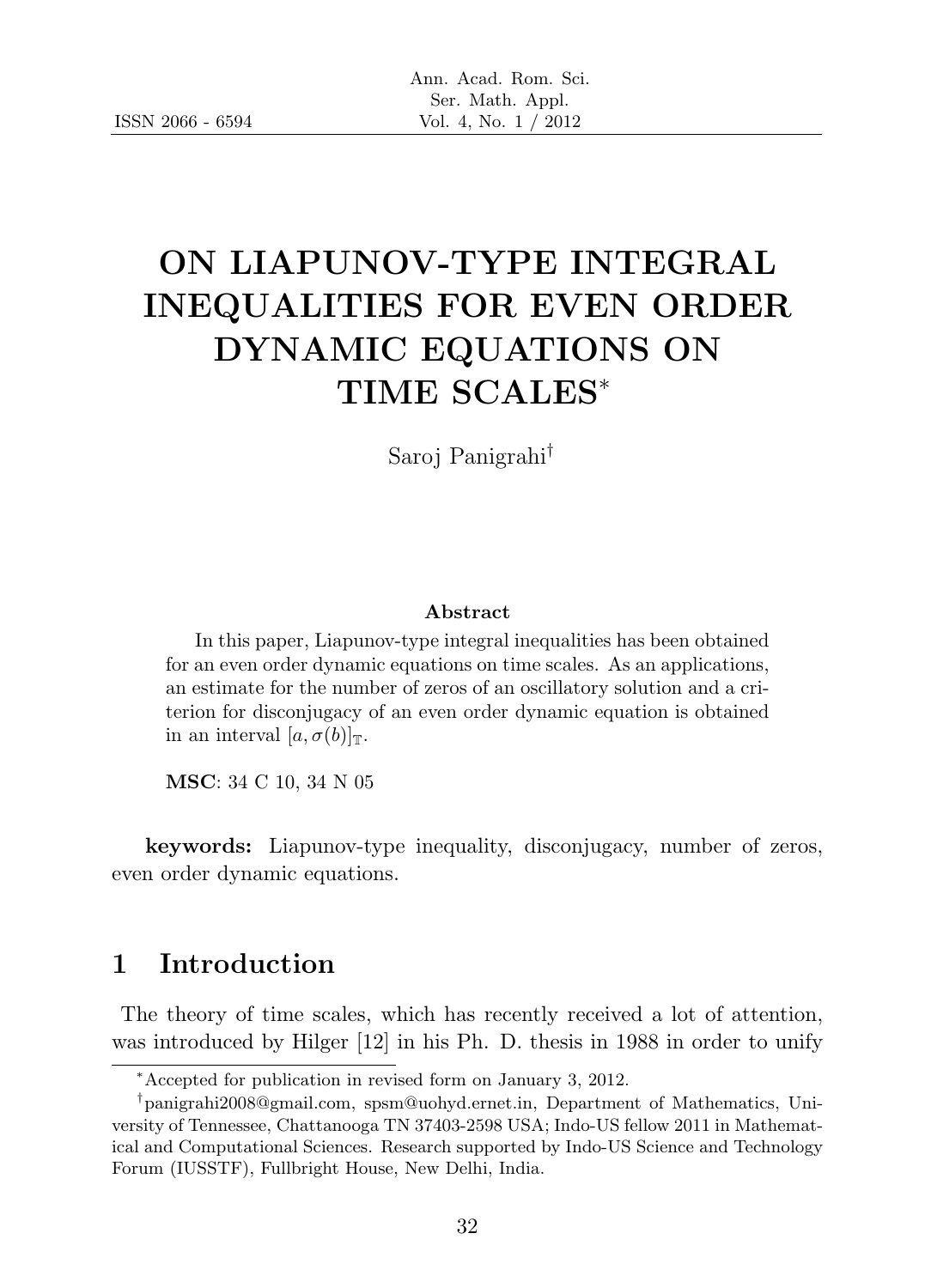continuous and discrete analysis. Several authors have expounded on various aspects of this new theory; see the survey paper of Agarwal et. al. [1] and references cited therein and a book on the subject of time scales by Bohner and Peterson  $[2]$ . A time scale  $\mathbb T$  is an arbitrary closed subset of the reals, and the cases when this time scale is equal to the reals or to the integers represents the classical theories of differential equations and difference equations respectively.

In [13], Russian mathematician Liapunov proved that If  $y(t)$  is a nontrivial solution of

$$
y'' + p(t)y = 0 \tag{1.1}
$$

with  $y(a) = 0 = y(b)$ , where  $a, b \in \mathbb{R}$  with  $a < b$  and  $y(t) \neq 0$  for  $t \in (a, b)$ , then

$$
\int_{a}^{b} |p(t)|dt > \frac{4}{b-a} \tag{1.2}
$$

holds, where  $p \in L^1_{loc}$ .

This result has found applications in differential and difference equations in the study of various properties of solutions of  $(1.1)$  and it is useful tools in oscillation theory, disconjugacy and eigenvalue problems (see  $[4 - 14]$ ).

Bohner et al. [2] extended the Liapunov inequality  $(1.2)$  on time scale  $\mathbb T$ for the dynamic equation

$$
y^{\Delta\Delta}(t) + p(t)y^{\sigma}(t) = 0,
$$
\n(1.3)

where  $p(t)$  is a positive rd-continious function defined on  $\mathbb{T}$ . They proved, by using the quadratic functional equation

$$
F(y) = \int_{a}^{b} [(y^{\Delta}(t))^{2} - p(t)(y^{\sigma})^{2}] \Delta t = 0,
$$

that if  $y(t)$  is a nontrivial solution of (1.3) with  $y(a) = 0 = y(b)(a < b)$ , then

$$
\int_{a}^{b} p(t)\Delta t > \frac{(b-a)}{f(d)},
$$

where  $f : \mathbb{T} \to \mathbb{R}$  is defined by  $f(t) = (t - a)(t - b)$  and  $d \in \mathbb{T}$  such that  $f(d) = \max\{f(t) : t \in [a, b]\}.$  In particular, using the fact that,  $a < c < b$ and

$$
\frac{1}{c-a} + \frac{1}{b-c} = \frac{(a+b-2c)^2}{(b-a)(c-a)(b-c)} + \frac{4}{b-a} > \frac{4}{b-a},
$$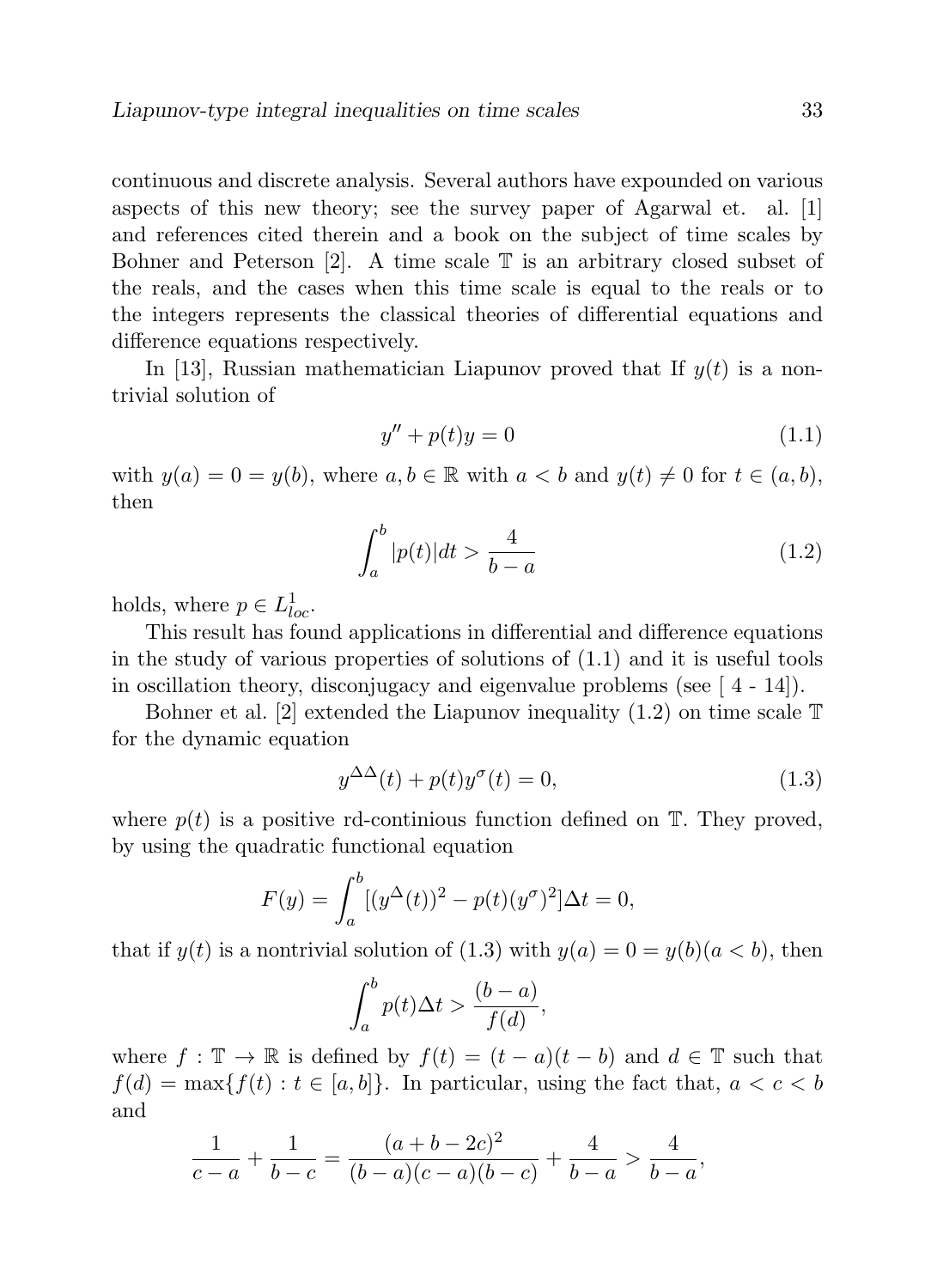they obtained

$$
\int_{a}^{b} p(t)\Delta t > \frac{4}{b-a}.
$$

Consider the 2n-order dynamic equation

$$
y^{\Delta^{2n}} + p(t)y^{\sigma} = 0,\tag{1.4}
$$

on an arbitrary time scales  $\mathbb{T}$ , where p is a real rd-continuous function defined on  $[0, \infty)$ <sub>T</sub> =  $[0, \infty)$   $\cap$  T and  $\sigma(t)$  is the forward jump operator defined by  $\sigma(t) = \inf\{s \in \mathbb{T} : s > t\}.$ 

The main objective of this paper is to determine (i) the lower bound for the distance between consecutive zeros of the solutions, (ii) the number of zeros of solutions of (1.4) over an interval  $[0, T]_{\mathbb{T}}$ , and (ii) establish some sufficient condition for the disconjugacy of (1.4) on an interval  $[a, \sigma(b)]_{\mathbb{T}}$ .

Note that (1.4) in its general form involves some different types of differential and difference equations depending on the choice of time scales T. For example, when  $\mathbb{T} = \mathbb{R}$ , (1.4) becomes a even order differential equation. When  $\mathbb{T} = \mathbb{Z}$ , (1.4) is an even order difference equation. When  $\mathbb{T} = h\mathbb{Z}$ , then (1.4) becomes a generalized difference equation and when  $\mathbb{T} = q^{\mathbb{N}}$ , then (1.4) becomes a quantum difference equation. Note also that results in this paper can be applied on the time scales  $\mathbb{T} = \mathbb{N}^2 = \{t^2 : t \in \mathbb{N}\}, \mathbb{T}_2 = \{\sqrt{n} : n \in \mathbb{N}_0\},\$ Can be applied on the time scales  $\mathbb{I} = \{v : v \in \mathbb{N}\}$ ,  $\mathbb{I}_2 = \{v : v : v \in \mathbb{N}\}$ ,  $\mathbb{I}_3 = \{\sqrt[3]{n} : n \in \mathbb{N}_0\}$  and when  $\mathbb{T} = \mathbb{T}_n = \{t_n : n \in \mathbb{N}_0\}$ , where  $\{t_n\}$  is a set of harmonic numbers.

Let  $\mathbb T$  is bounded below and  $t_0 = \min \mathbb T$ . We say that a solution y of (1.4) has a zero at t in case  $y(t) = 0$ . We say that  $y(t)$  has a generalized zero in  $(t, \sigma(t))$ , if t is right-scattered and  $y(t)y(\sigma(t)) < 0$ . We say that  $t = t_0$  is a generalized zero  $(GZ)$  of order greater than k of y if

$$
y^{\Delta^{j}}(t_0) = 0, j = 0, 1, ..., k - 1.
$$

We say (1.4) is disconjugate on  $\mathbb{I}_{\mathbb{T}} = [a, \sigma(b)]_{\mathbb{T}} = [a, \sigma(b)] \cap \mathbb{T}$ , if there is no nontrivial solution of (1.4) with 2n (or more) generalized zero in  $\mathbb{I}_{\mathbb{T}}$ .

A nontrivial solution of (1.4) is called oscillatory if it has infinitely many (isolated) generalized zeros in  $[t_0, \infty)$ <sub>T</sub>; otherwise it is called nonoscillatory.

The organizations of the paper is as follows. Section 2 will give some preliminaries on time scales. In Section 3, Liapunov- type integral inequality has been derived for even order dynamic equations. As an application, a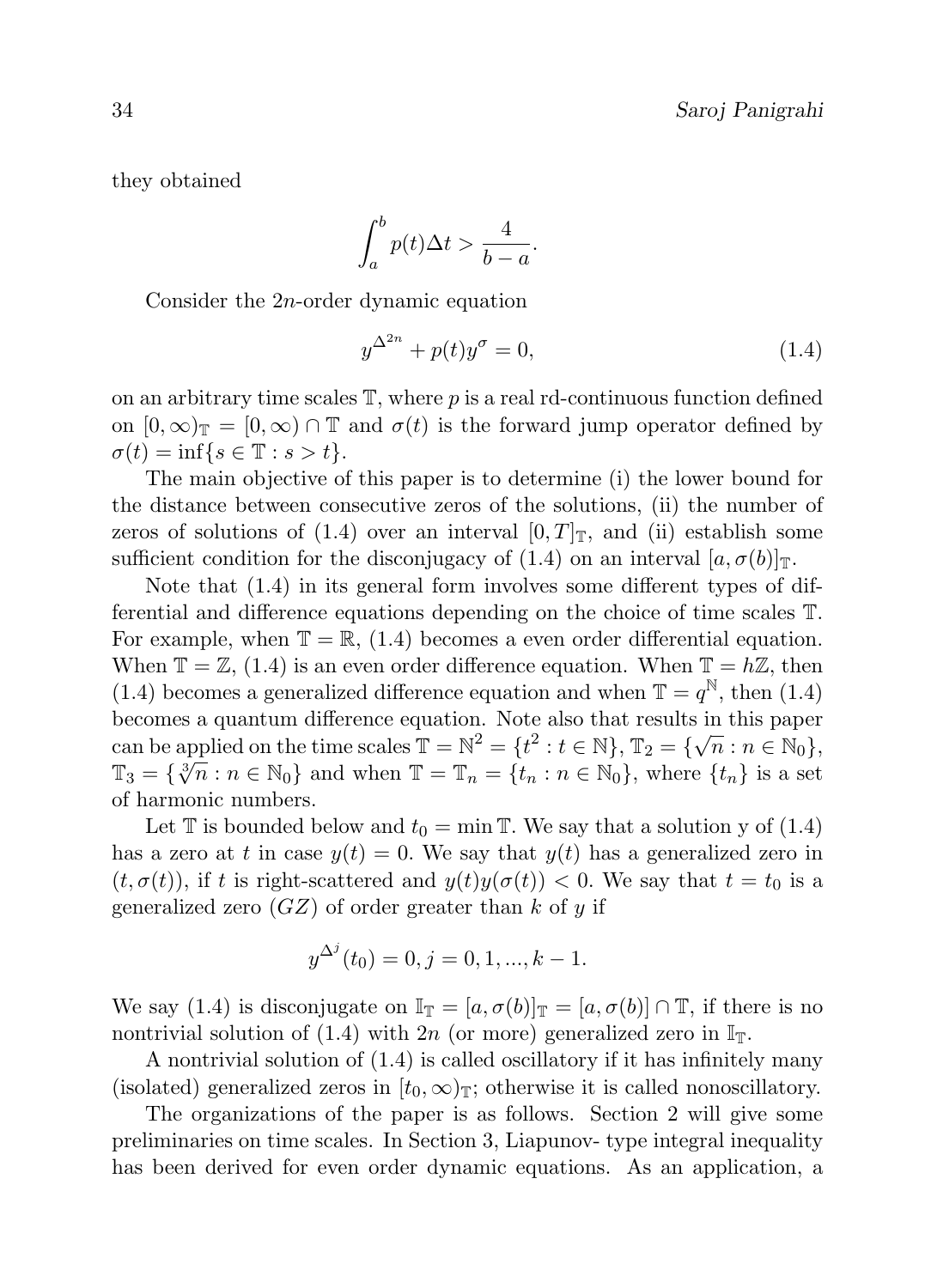criterion for disconjugacy is obtained in an interval  $[a, \sigma(b)]_T$  and an estimate for the number of zeros of an oscillatory solutions of (1.4) on an interval  $[0, T]_{\mathbb{T}}$ .

## 2 Preliminaries on Time Scales

A time scale T is an arbitrary nonempty closed subset of real numbers IR. On any time scale we define the "forward and backward jump operators" by

$$
\sigma(t) = \inf\{s \in \mathbb{T} : s > t\}, \rho(t) = \sup\{s \in \mathbb{T} : s < t\}.
$$

We make the convention:

$$
\inf \phi = sup\mathbb{T}, \quad \sup \phi = \inf \mathbb{T}.
$$

A point  $t \in \mathbb{T}$  is said to be left dense if  $\rho(t) = t$ , right dense if  $\sigma(t) = t$ , left scattered if  $\rho(t) < t$ , right scattered if  $\sigma(t) > t$ . The points that are simultaneously right-dense and left-dense are called dense.

The mappings  $\mu, \nu : \mathbb{T} \to [0, +\infty)$  defined by

$$
\mu(t) = \sigma(t) - t
$$

and

$$
\nu(t) = t - \rho(t)
$$

are called, respectively, the forward and backward graininess functions.

If  $\mathbb T$  has a right- scattered minimum m, then define  $\mathbb T_k = \mathbb T \setminus \{m\};$ otherwise  $\mathbb{T}_k = \mathbb{T}$ . If  $\mathbb{T}$  has left-scattered maximum M, then define  $\mathbb{T}^k =$  $\mathbb{T} \setminus \{M\}$ ; otherwise  $\mathbb{T}^k = \mathbb{T}$ . Finally, put  $\mathbb{T}_k^k = \mathbb{T}_k \cap \mathbb{T}^k$ . For a function  $f: \mathbb{T} \to \mathbb{R}, t \in \mathbb{T}^k$  the delta derivative is defined by

$$
f^{\Delta}(t) = \frac{f(\sigma(t)) - f(t)}{\sigma(t) - t},
$$

if f is continuous at t and t is right-scattered. If t is right-dense, then derivative is defined by

$$
f^{\Delta}(t) = \lim_{s \to t^{+}} \frac{f(\sigma(t)) - f(s)}{t - s} = \lim_{s \to t^{+}} \frac{f(t) - f(s)}{t - s},
$$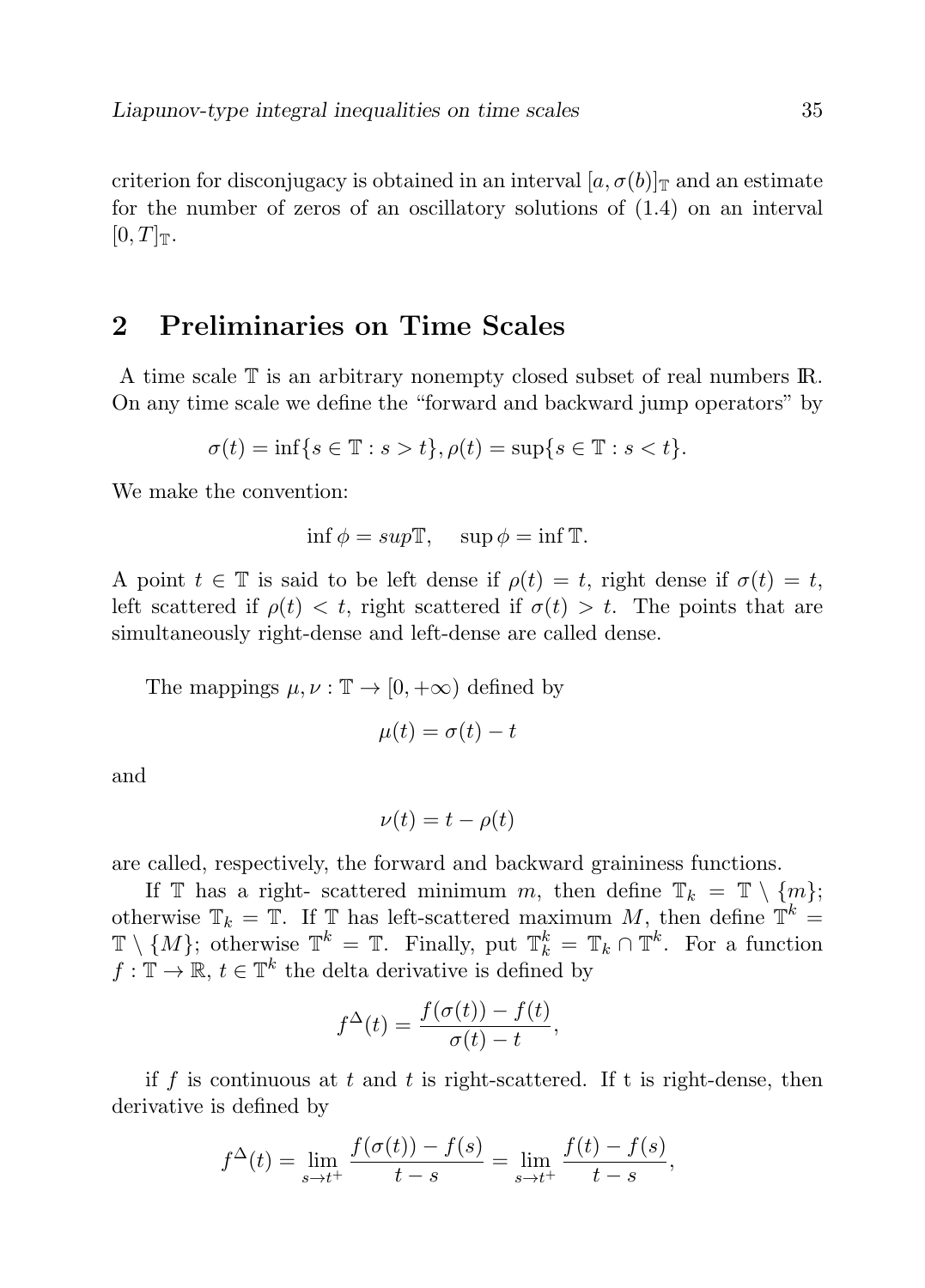provided this limit exists.

A function  $f: \mathbb{T} \to \mathbb{R}$  is said to be rd-continuous if it is continuous at each right dense point and if there exists a finite left limit at all left dense points. The set of rd-continuous functions is denoted by  $C_{rd}(\mathbb{T},\mathbb{R})$ . The derivative and the shift operator  $\sigma$  are related by the formula

$$
f^{\sigma} = f + \mu f^{\Delta}, \quad where \quad f^{\sigma} = f \circ \sigma.
$$

Let f be a real-valued function defined on an interval  $[a, b]$ . We say that f is increasing, decreasing, nonincreasing, and nondecreasing on  $[a, b]$ if  $t_1, t_2 \in [a, b]$  and  $t_2 > t_1$  imply  $f(t_2) > f(t_1), f(t_2) < f(t_1), f(t_2) \le$  $f(t_1), f(t_2) \geq f(t_1)$ , respectively. Let f be a differentiable function on [a, b]. Then f is increasing, decreasing, nonincreasing, and nondecreasing on  $[a, b]$ if  $f^{\Delta}(t) > 0$ ,  $f^{\Delta}(t) < 0$ ,  $f^{\Delta}(t) \leq 0$ ,  $f^{\Delta}(t) \geq 0$ , for all  $t \in [a, b)$ , respectively.

We will make use of the following product and quotient rules for the derivative of the product  $fg$  and the quotient  $f/g$  of two differentiable functions  $f$  and  $g$ :

$$
(fg)^{\Delta}(t) = f^{\Delta}(t)g(t) + f(\sigma(t))g^{\Delta}(t) = f(t)g^{\Delta}(t) + f^{\Delta}(t)g(\sigma(t)),
$$

and

$$
\left(\frac{f}{g}\right)^{\Delta}(t) = \frac{f^{\Delta}(t)g(t) - f(t)g^{\Delta}(t)}{g(t)g(\sigma(t))}.
$$

For  $a, b \in \mathbb{T}$  and a differentiable function f, the Cauchy integral of  $f^{\Delta}$  is defined by

$$
\int_a^b f^{\Delta}(t)\Delta t = f(b) - f(a).
$$

The integration by parts formula read as

$$
\int_a^b f^{\Delta}(t)g(t)\Delta t = f(b)g(b) - f(a)g(a) + \int_a^b f^{\sigma}(t)g^{\Delta}(t)\Delta t,
$$

and infinite integrals are defined as

$$
\int_{a}^{\infty} f(s) \Delta s = \lim_{t \to \infty} \int_{a}^{t} f(s) \Delta s.
$$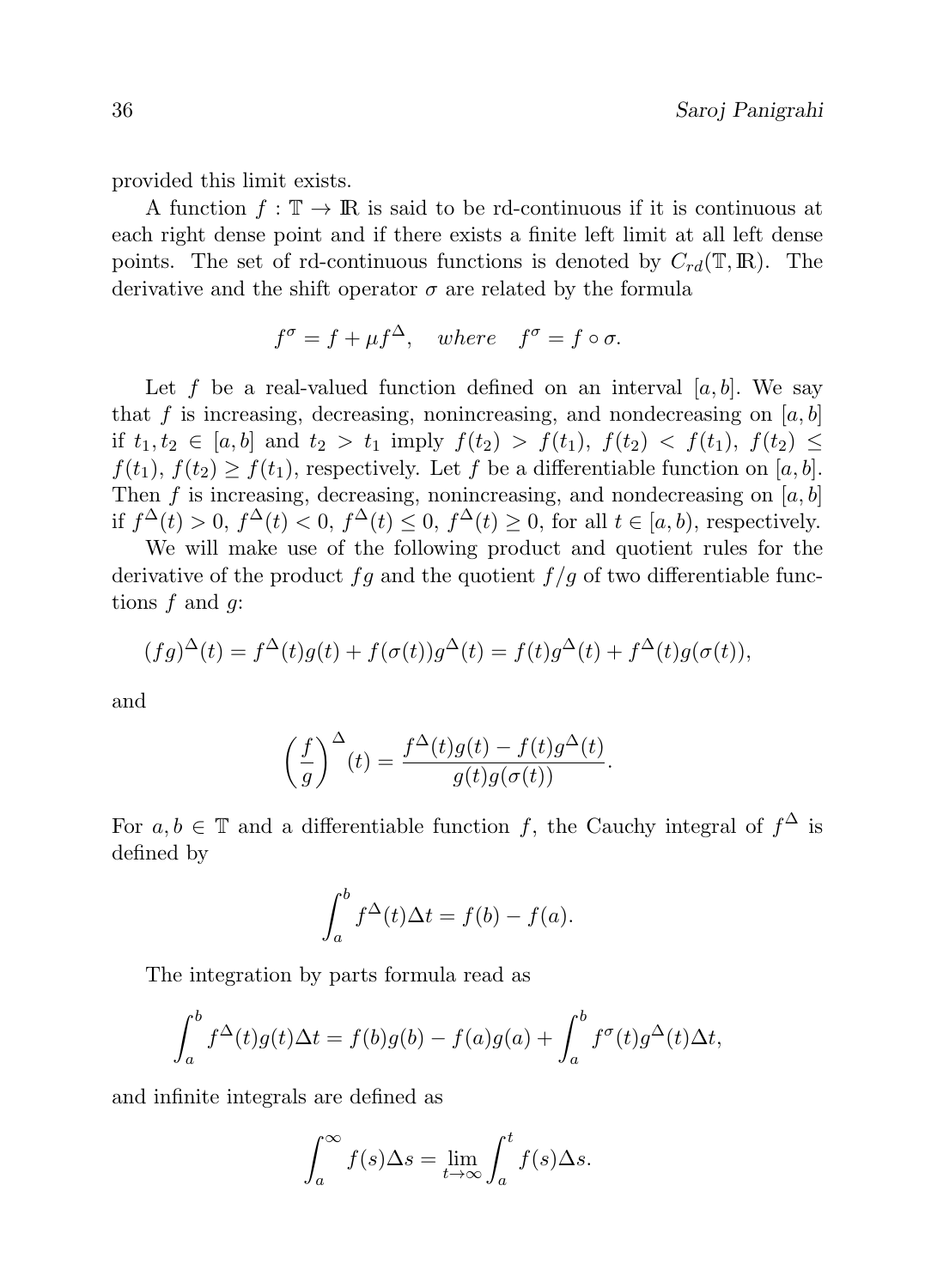A function  $f \to \mathbb{R}$  is called convex on  $\mathbb{I}_{\mathbb{T}}$ , if

$$
f(\lambda t + (1 - \lambda)s) \le \lambda f(t) + (1 - \lambda)f(s),
$$
\n(2.1)

for all  $t, s \in \mathbb{I}_{\mathbb{T}}$  and  $\lambda \in [0, 1]$  such that  $\lambda t + (1 - \lambda)s \in \mathbb{I}_{\mathbb{T}}$ . The function f is strictly convex on  $\mathbb{I}_T$  if the inequality (2.1) is strict for distinct  $t, s \in \mathbb{I}_T$  and  $\lambda \in (0,1)$ .

The function f is concave (respectively, strictly concave) on  $\mathbb{I}_{T}$ , if  $-f$  is convex (respectively, strictly convex).

A function that is both convex and concave on  $\mathbb{I}_{\mathbb{T}}$  is called affine on  $\mathbb{I}_{\mathbb{T}}$ .

**Theorem 2.1.** Let  $f : \mathbb{I}_{\mathbb{T}} \to \mathbb{R}$  be a delta differentiable function on  $\mathbb{I}_{\mathbb{T}}^k$ . If  $f^{\Delta}$  is nondecreasing (nonincreasing) on  $\mathbb{I}^k_{\mathbb{T}}$ , then f is convex (concave) on  $\mathbb{I}_{\mathbb{T}}.$ 

**Theorem 2.2.** (Rolle's Theorem [2]) Let  $y(t)$  be a continuous on  $[t_1, t_2]$ , and assume that  $y^{\Delta}$  is continuous on  $(t_1, t_2)$ . If  $y(t_1) = 0$  and y has a GZ at  $t_2$ , then there exists  $c \in (t_1, t_2)$  such that  $y^{\Delta}$  has  $GZ$  at c.

**Theorem 2.3.** (Holder's Inequality ) Let  $a, b \in \mathbb{T}$ . For rd- continuous  $f, g : [a, b] \to \mathbb{R}$  we have

$$
\int_a^b |f(t)g(t)| \Delta t \le \left\{ \int_a^b |f(t)|^p \Delta t \right\}^{\frac{1}{p}} \left\{ \int_a^b |g(t)|^q \Delta t \right\}^{\frac{1}{q}},
$$

where  $p > 1$  and  $q = p/(p-1)$ .

The special case  $p = q = 2$  reduces to the Cauchy-Schwarz Inequality.

**Theorem 2.4.** Let  $a, b \in \mathbb{T}$ . For rd- continuous  $f, g : [a, b] \to \mathbb{R}$ , we have

$$
\int_{a}^{b} |f(t)g(t)| \Delta t \le \left\{ \int_{a}^{b} |f(t)|^{2} \Delta t \right\}^{\frac{1}{2}} \left\{ \int_{a}^{b} |g(t)|^{2} \Delta t \right\}^{\frac{1}{2}}.
$$

### 3 Main Results

In this work, we establish the Liapunov-type inequality for an even order dynamic equation of the form

$$
y^{\Delta^{2n}} + p(t)y^{\sigma} = 0,\tag{3.1}
$$

where  $p \in C_{rd}([0,\infty)_\mathbb{T},\mathbb{R})$ .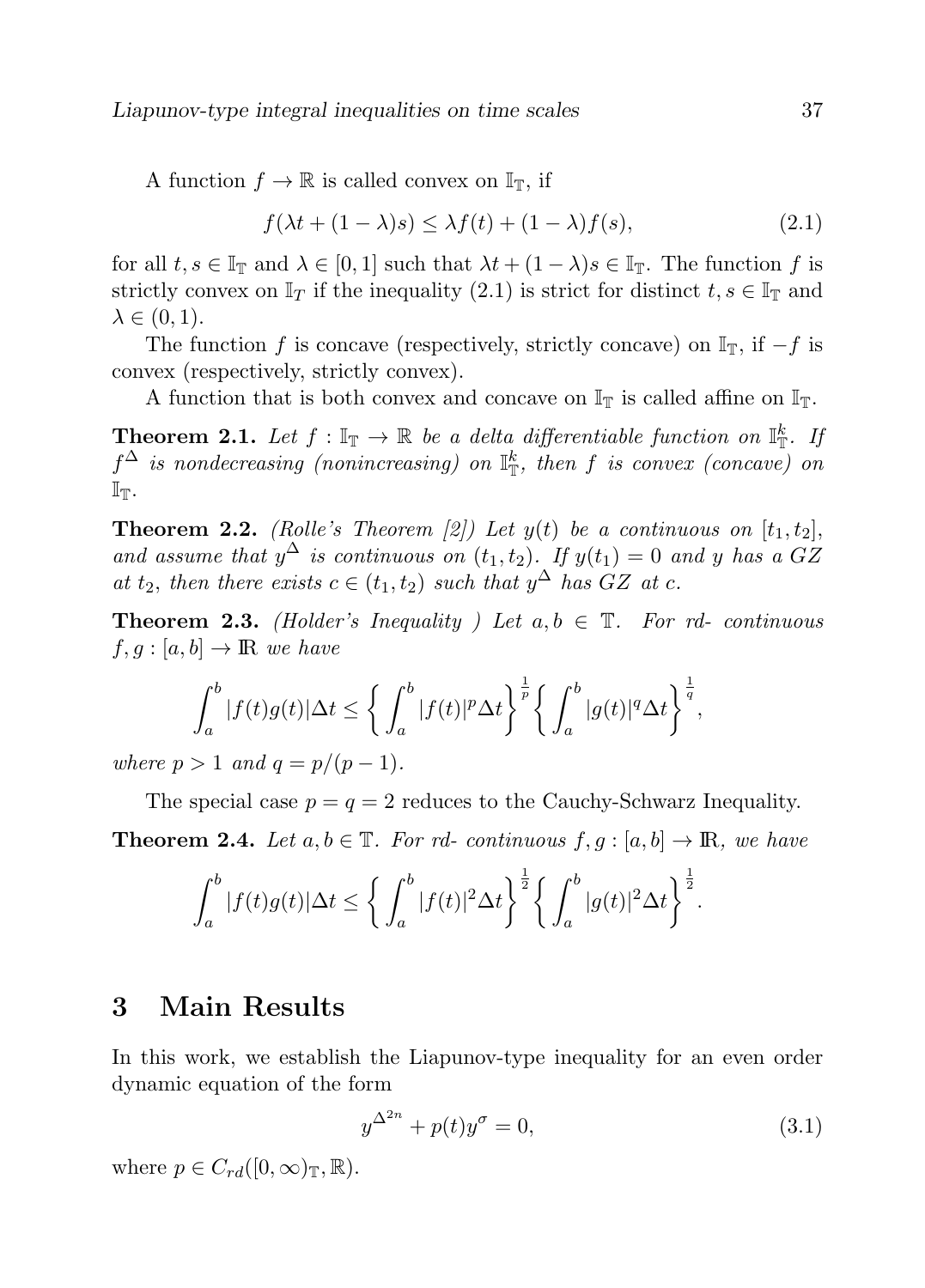**Theorem 3.1.** Let  $y(t)$  be a solution of (3.1) on  $\mathbb{I}_{\mathbb{T}}$  satisfying  $y^{\Delta^{2i}}(a) = 0$  $y^{\Delta^{2i}}(\sigma(b)), i = 0, 1, 2, ..., n-1$  and  $y(t) \neq 0$  for  $t \in (a, \sigma(b)),$  then

$$
\int_{a}^{\sigma(b)} |p(t)| \Delta t > \frac{2^{2n}}{(\sigma(b) - a)^{2n - 1}}.
$$
\n(3.2)

**Proof.** Since  $y(t)$  is a nontrivial solution of (3.1), we deduce that M is defined (note that  $y(t)$  is continuous by Theorem 1.16(i) in [2]) and  $M =$  $|y(\tau)| = \max\{y(t) | : t \in \mathbb{I}_{\mathbb{T}}\}.$ 

First we prove for  $i = 0, 1, ..., n - 1$ ,

$$
|y^{\Delta^{2i}}(t)| \le \left(\frac{\sigma(b)-a}{4}\right) \int_a^{\sigma(b)} |y^{\Delta^{2i+2}}(s)| \Delta s. \tag{3.3}
$$

Infact,

$$
|y^{\Delta^{2i}}(t)| = \left| \int_a^{\sigma(t)} y^{\Delta^{2i+1}}(s) \Delta s \right| \le \int_a^t |y^{\Delta^{2i+1}}(s)| \Delta s
$$

and

$$
|y^{\Delta^{2i}}(t)| = |-y^{\Delta^{2i}}(t)| \le \int_t^{\sigma(b)} |y^{\Delta^{2i+1}}(s)| \Delta s.
$$

Therefore

$$
|y^{\Delta^{2i}}(t)| \le \frac{1}{2} \int_a^t |y^{\Delta^{2i+1(s)}}(s)| \Delta s. \tag{3.4}
$$

Since  $y^{\Delta^{2i}}(a) = y^{\Delta^{2i}}(\sigma(b)) = 0$ , then there exists  $\tau_i \in (a, \sigma(b))_{\mathbb{T}}$  such that  $y^{\Delta^{2i+1}}(\tau_i) = 0$ , for  $i = 0, 1, ..., n-1$  and hence

$$
|y^{\Delta^{2i+1}}(t)| = \left| \int_{\tau_i}^t y^{\Delta^{2i+2}}(s) \Delta s \right| \le \int_{\tau_i}^t |y^{\Delta^{2i+2}}(s)| \Delta s \le \int_{\tau_i}^{\sigma(b)} |y^{\Delta^{2i+2}}(s)| \Delta s
$$

and

$$
|y^{\Delta^{2i+1}}(t)| = \left| -y^{\Delta^{2i+1}}(t) \right| \leq \int_{t}^{\tau_i} |y^{\Delta^{2i+2}}(s)| \Delta s \leq \int_{a}^{\tau_i} |y^{\Delta^{2i+2}}(s)| \Delta s.
$$

Therefore again summing up these last two inequalities, we obtain

$$
|y^{\Delta^{2i+1}}(t)| \le \frac{1}{2} \int_{a}^{\sigma(b)} |y^{\Delta^{2i+2}}(s)| \Delta s. \tag{3.5}
$$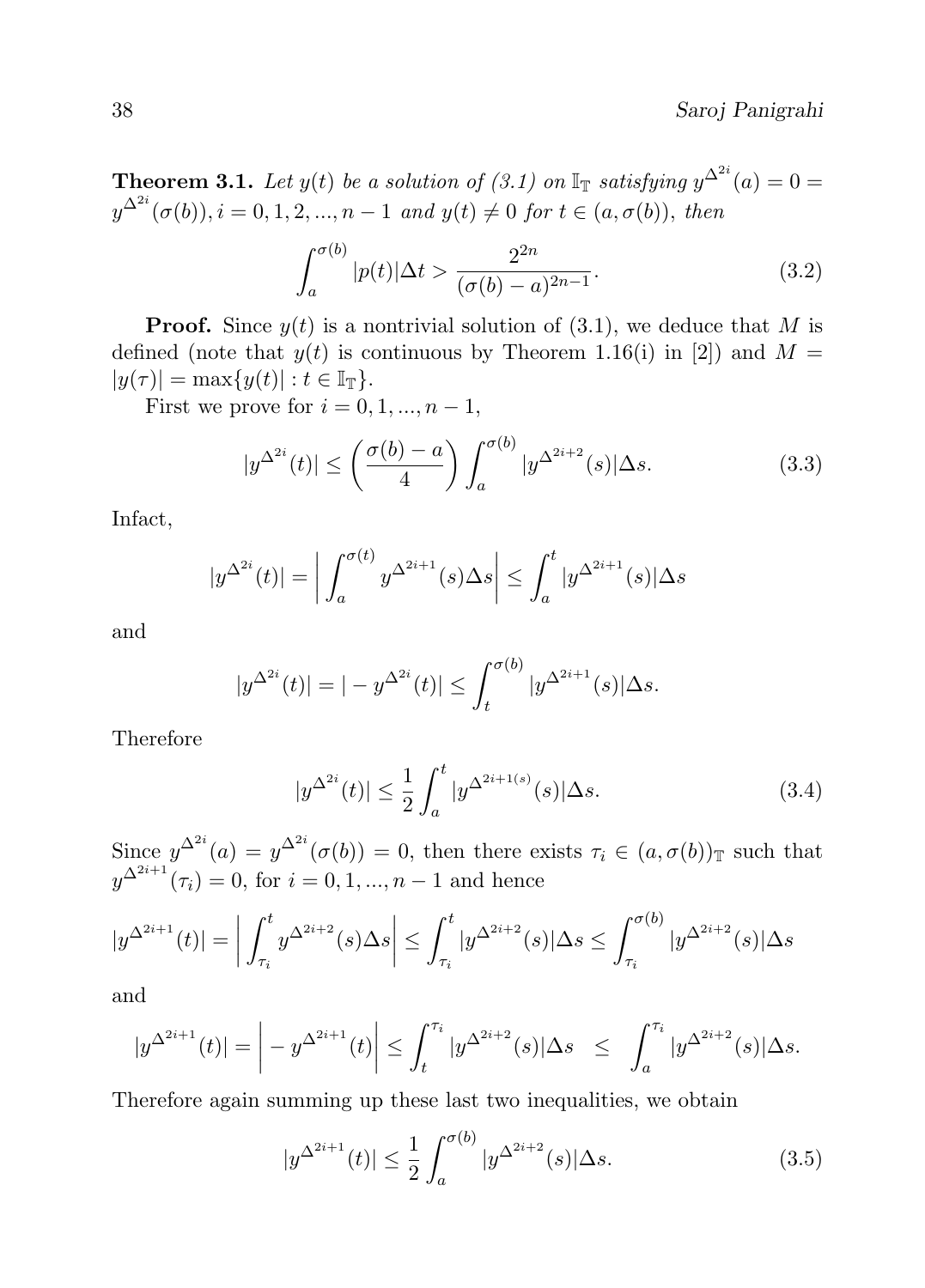Thus substituting  $(3.5)$  in  $(3.4)$ , we obtain

$$
|y^{\Delta^{2i}}(t)| \leq \frac{1}{2} \int_{a}^{\sigma(b)} |y^{\Delta^{2i+1}}(s)| \Delta s \leq \frac{1}{2} \int_{a}^{\sigma(b)} \left(\frac{1}{2} \int_{a}^{\sigma(b)} |y^{\Delta^{2i+2}}(\xi)| \Delta \xi\right) \Delta s
$$
  
=  $\left(\frac{\sigma(b) - a}{4}\right) \int_{a}^{\sigma(b)} |y^{\Delta^{2i+2}}(s)| \Delta s.$ 

Hence Eq.(3.3) is proved. From (3.3),

$$
0 < |y(\tau)| \leq \left(\frac{\sigma(b) - a}{4}\right) \int_{a}^{\sigma(b)} |y^{\Delta^2}(s)|\Delta s
$$
\n
$$
= \left(\frac{\sigma(b) - a}{4}\right) \int_{a}^{\sigma(b)} \left[ \left(\frac{\sigma(b) - a}{4}\right) \int_{a}^{\sigma(b)} |y^{\Delta^6}(\xi)|\Delta \xi \right] \Delta s
$$
\n
$$
= \frac{(\sigma(b) - a)^3}{2^4} \int_{a}^{\sigma(b)} |y^{\Delta^4}(s)|\Delta s
$$
\n
$$
\leq \frac{(\sigma(b) - a)^3}{2^4} \int_{a}^{\sigma(b)} \left[ \left(\frac{\sigma(b) - a}{4}\right) \int_{a}^{\sigma(b)} |y^{\Delta^6}(\xi)|\Delta \xi \right] \Delta s
$$
\n
$$
= \frac{(\sigma(b) - a)^5}{2^6} \int_{a}^{\sigma(b)} |y^{\Delta^6}(s)|\Delta s
$$
\n
$$
\leq \dots \leq \frac{(\sigma(b) - a)^{2n - 1}}{2^{2n}} \int_{a}^{\sigma(b)} |y^{\Delta^{2n}}(s)|\Delta s
$$
\n
$$
\leq \frac{(\sigma(b) - a)^{2n - 1}}{2^{2n}} \int_{a}^{\sigma(b)} |-p(s)y^{\sigma}(s)|\Delta s
$$
\n
$$
\leq \frac{(\sigma(b) - a)^{2n - 1}}{2^{2n}} |y(\tau)| \left( \int_{a}^{\sigma(b)} |p(s)|\Delta s \right),
$$

which yields (3.2). Hence proof of the Theorem 3.1 is complete.

Remark 3.2. It is easy to see that the Theorem 3.1 holds for the dynamic equation

$$
y^{\Delta^{2n}} + (-1)^k p(t)y^{\sigma} = 0,
$$

where  $k \in \mathbb{Z}$ .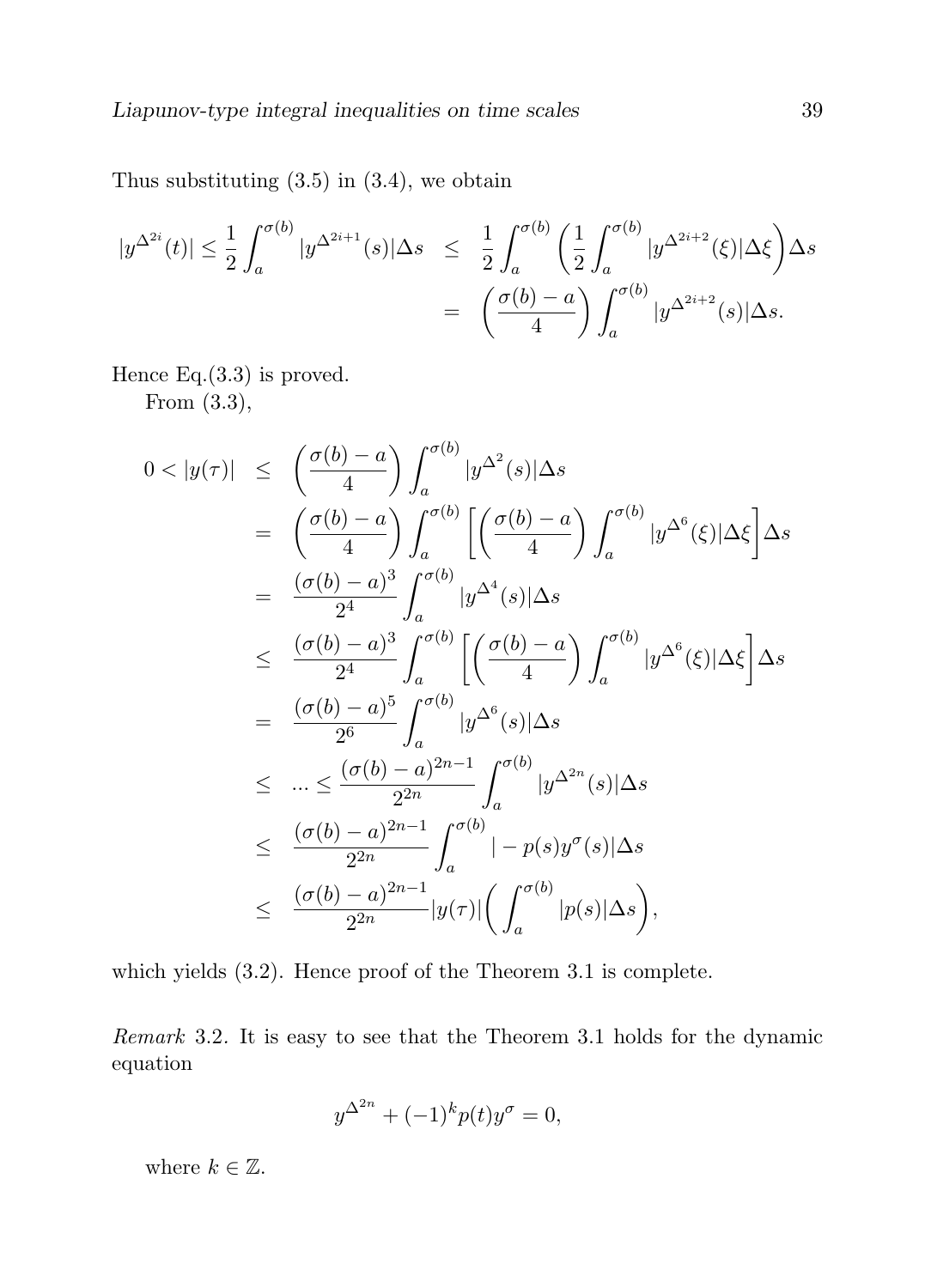*Remark* 3.3. If  $n = 1$ , then the above equation (3.1) reduces to

$$
y^{\Delta^2} + p(t)y^{\sigma} = 0.
$$
\n
$$
(3.6)
$$

If  $y(t)$  is a solution of (3.6) satisfying  $y(a) = 0 = y(\sigma(b))$   $(a < \sigma(b))$  and  $y(t) \neq 0$  for  $t \in (a, \sigma(b))$ , then

$$
\int_{a}^{\sigma(b)} |p(t)| \Delta t > \frac{4}{(\sigma(b) - a)}.
$$

This is same as obtained by [2].

Remark 3.4. If  $n = 1$  and  $\mathbb{T} = \mathbb{R}$ , then the inequality (3.2) reduces to the Liapunov inequality (1.2).

In the following we obtain an estimate for the number of zeros of an oscillatory solution of (3.1) on an interval  $[0, T]_{\mathbb{T}}$ .

**Theorem 3.5.** If  $y(t)$  is a solution of (3.1), which has N zeros  $\{t_k\}_{k=1}^N$  in the interval  $[0, T]$ , where  $0 < a \leq t_1 < t_2 < \ldots < t_N \leq \sigma(b) \leq T$ , then

$$
T^{2n-1} \int_{o}^{T} |p(t)| \Delta t > 2^{2n} (N - 1^{2n}).
$$
 (3.7)

Proof. From Theorem 3.1 it follows that

$$
\int_{t_k}^{t_{k+1}} |p(t)| \Delta t > \frac{2^{2n}}{(t_{k+1} - t_k)^{2n-1}}
$$

for  $k = 1, 2, ..., N - 1$ . Hence,

$$
\int_0^T |p(t)| \Delta t \le \sum_{k=1}^{N-1} \int_{t_k}^{t_{k+1}} |p(t)| \Delta t > 2^{2n} \sum_{k=1}^{N-1} \frac{1}{(t_{k+1} - t_k)^{2n-1}}.
$$
 (3.8)

Since  $f(u) = u^{-2n+1}$  is convex for  $u > 0$ , we have for  $x_k = t_{k+1} - t_k > 0$ ,  $k =$  $1, 2, ..., N - 1,$ 

$$
\sum_{k=1}^{N-1} f(x_k) > (N-1) f\left(\frac{\sum_{k=1}^{N-1} x_k}{N-1}\right),
$$

that is,

$$
\sum_{k=1}^{N-1} \frac{1}{(t_{k+1} - t_k)^{2n-1}} > (N-1)f\left(\frac{t_N - t_1}{N-1}\right) = \frac{(N-1)^{2n}}{(t_N - t_1)^{2n-1}}
$$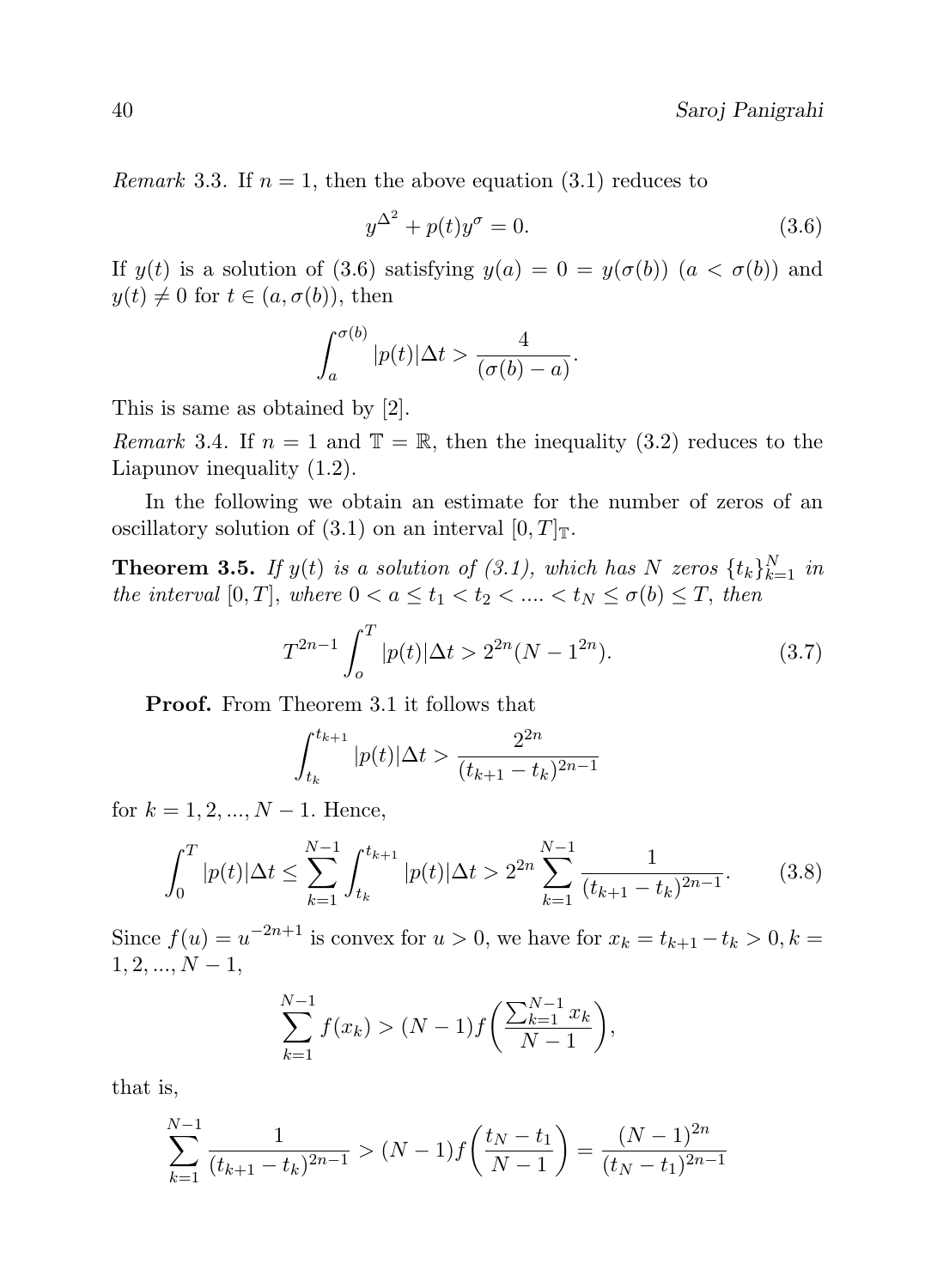Liapunov-type integral inequalities on time scales 41

$$
\geq \frac{(N-1)^{2n}}{T^{2n-1}}.\tag{3.9}
$$

Hence  $(3.7)$  follows from  $(3.8)$  and  $(3.9)$ .

Theorem 3.6. If

$$
\int_{a}^{\sigma(b)} |p(t)| \Delta t < \frac{2^{2n}}{(\sigma(b) - a)^{2n - 1}},
$$

then Eq.(3.1) is disconjugate on  $[a, \sigma(b)]_T$ .

**Proof.** Suppose, on the contrary, that  $Eq.(3.1)$  is not disconjugate on  $[a, \sigma(b)]_T$ . By defination, there exists a nontrivial solution of Eq.(3.1), which has at least  $2n$  - generalized zeros (counting multiplicities) in  $[a, \sigma(b)]_T$ .

Case I. One of the generalized zeros (counting multiplicities of order  $n$ ) ) is at the left end point a, that is,

$$
y^{\Delta^{2i}}(a) = 0 : i = 0, 1, ..., n - 1,
$$

the other is at  $\sigma(b_0) \in (a, \sigma(b))$ , that is

$$
y^{\Delta^{2i}}(\sigma(b_0)) = 0 : i = 0, 1, ..., n - 1.
$$

Therefore, by using Theorem 3.1, we obtain

$$
\int_{a}^{\sigma(b_0)} |p(t)| \Delta t > \frac{2^{2n}}{(\sigma(b_0) - a)^{2n-1}},
$$

which is a contradiction to  $(3.1)$ .

Case  $II$ . None of the generalized zero at the left end point  $a$ . Then  $y$ has two generalized zeros (counting multiplicities of order n) both at  $\sigma(a_0)$ and  $\sigma(b_0)$  with  $\sigma(a_0) < \sigma(b_0)$  in  $(a, \sigma(b))$ , then

$$
\int_{\sigma(a_0)}^{\sigma(b_0)} |p(t)| \Delta t > \frac{2^{2n}}{(\sigma(b_0) - \sigma(a_0))^{2n-1}},
$$

that is,

$$
\int_{a}^{\sigma(b)} |p(t)| \Delta t > \frac{2^{2n}}{(\sigma(b) - a)^{2n - 1}},
$$

which is a contradiction to  $(3.1)$ . Hence the proof of the theorem is complete.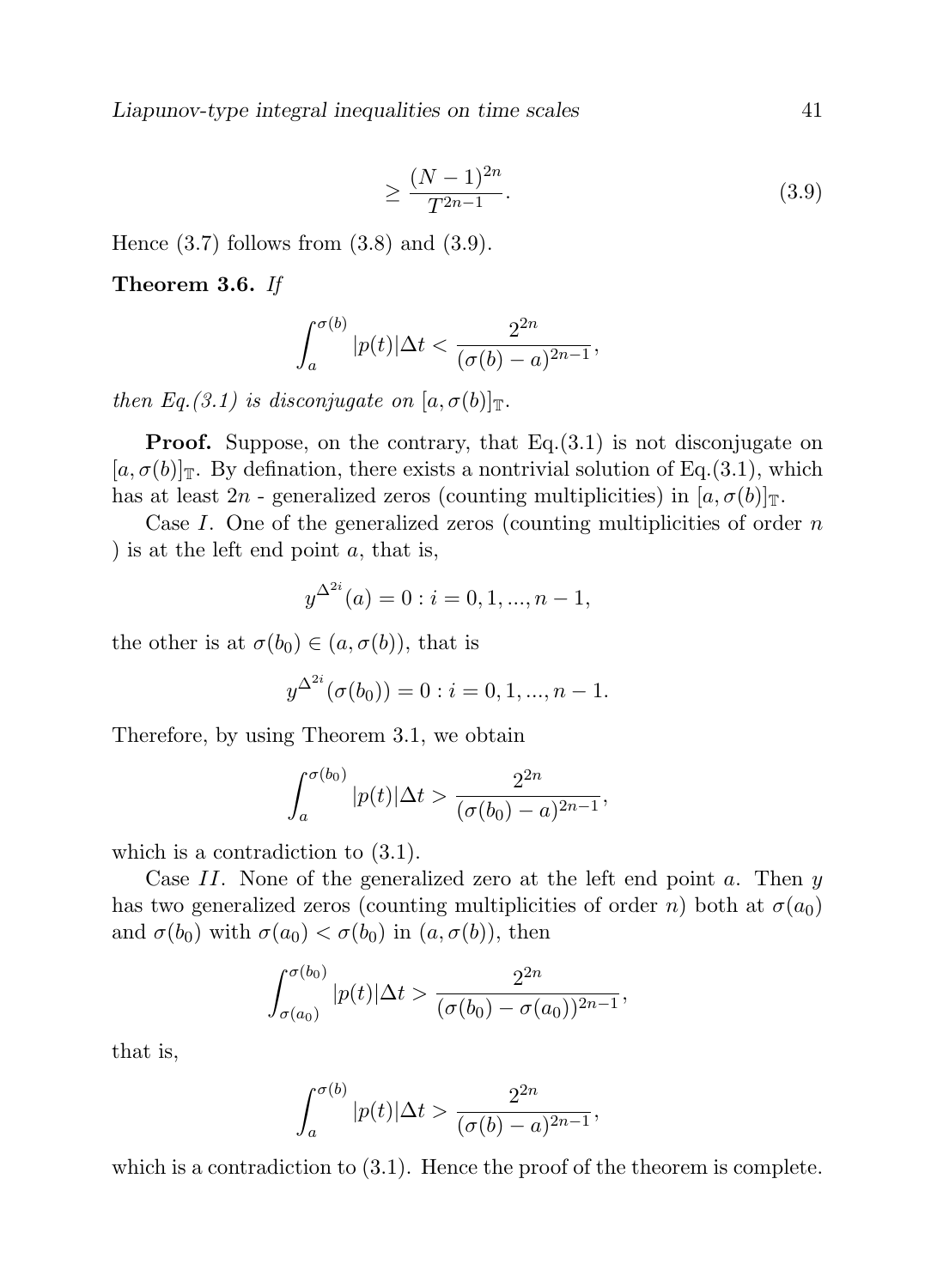**Theorem 3.7.** If  $y(t)$  is a solution of

$$
y^{\Delta^{2n}} \pm \lambda p(t)y = 0,
$$

with  $y^{\Delta^{2i}}(a) = 0 = y^{\Delta^{2i}}(\sigma(b)); i = 0, 1, ..., n-1$ , and  $y(t) \neq 0$  for  $t \in$  $[a, \sigma(t)]_{\mathbb{T}}$ , where  $p \in C_{rd}([0,\infty)_{\mathbb{T}}, \mathbb{R})$  and  $\lambda \in \mathbb{R}$  be an eigenvalue, then

$$
|\lambda| \ge \frac{2^{2n}}{\bigg(\int_a^{\sigma(b)} |p(t)| \Delta t\bigg)(\sigma(t) - a)^{2n-1}}.
$$

The proof of the Theorem 3.7 follows from the Theorem 3.1.

# References

- [1] R. P. Agarwal, M. Bohner and A. Peterson, Inequalities on time scales: A Survey, Math. Ineq. Appl. 4(4) (2001), 535-557.
- [2] M. Bohner, A. Peterson, Advances in Dynamic Equations on Time Scale, Birkhaüser, 2002.
- [3] M. Bohner, S. Clark, J. Ridenhour, Liapunov inequalities for time scales, *J. of Inequal. Appl.*  $7(1)$   $(2002)$ , 61-77.
- [4] R. C. Brown, D. B. Hinton, Opial's inequality and oscillation of 2nd order equations, Proc. Amer. Math. Soc. 125 (1997), 1123-1129.
- [5] S. S. Cheng, A discrete analogue of the inequality of Liapunov, Hokkaido Math J. 12 (1983), 105-112.
- [6] S. S. Cheng, Liapunov inequalities for differential and difference equations, Fasc. Math. 23 (1991), 25-41.
- [7] R. S. Dahiya, B. Singh, A Liapunov inequality and nonoscillation theorem for a second order nonlinear differential-difference equations, J. Math. Phys. Sci. 7 (1973), 163-170.
- [8] S. B. Eliason, A Liapunov inequality, J. Math. Anal. Appl. 32 (1972), 461-466.
- [9] S. B. Eliason, A Liapunov inequality for a certain nonlinear differential equation, J. London Math. Soc. 2 (1970), 461-466.